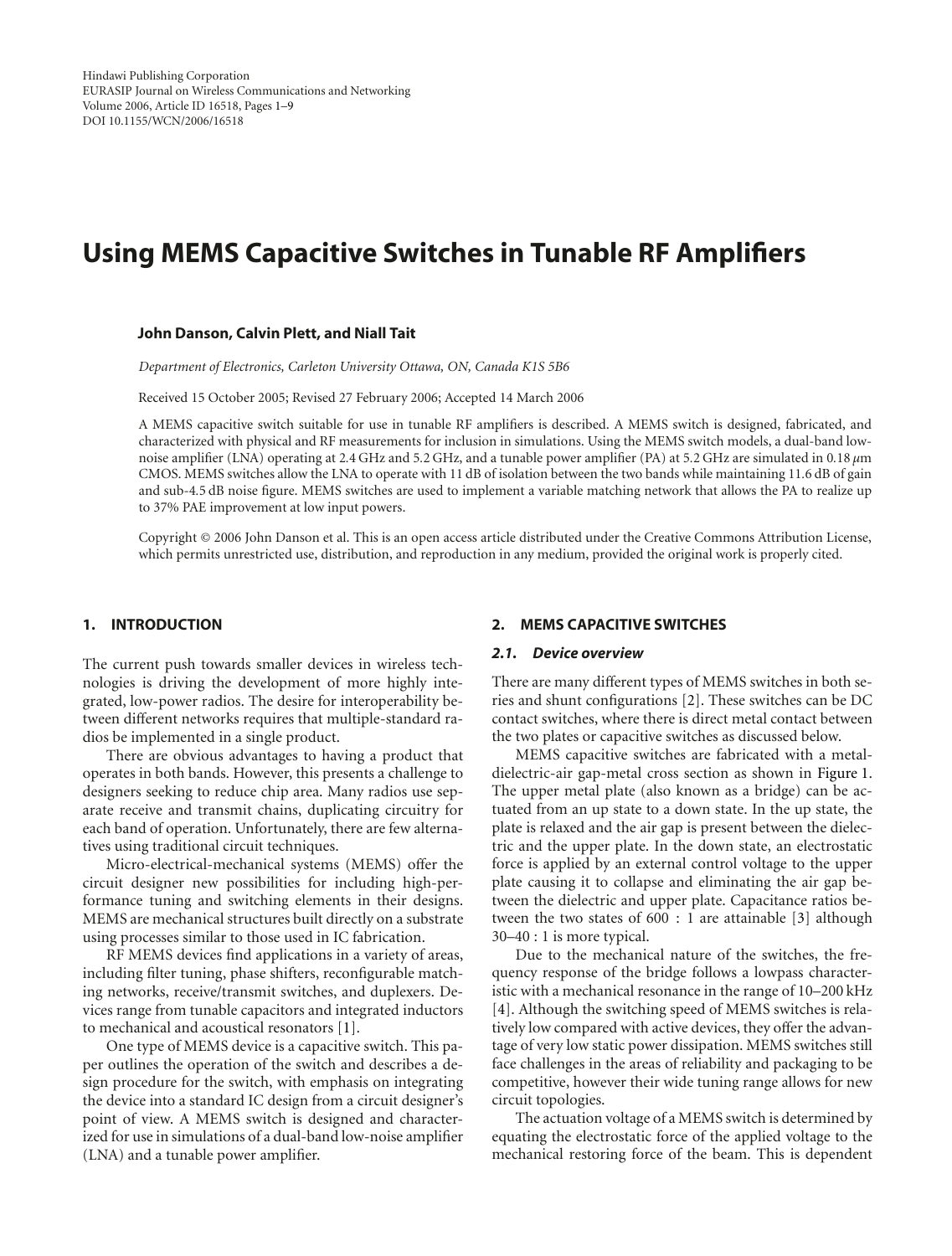

Figure 1: MEMS capacitive switch cross section.

<span id="page-1-0"></span>on the spring constant, *k*, for a fixed-fixed bridge as shown in [Figure 1](#page-1-0)

<span id="page-1-2"></span>
$$
k = \frac{32Et^3w}{l^3},\tag{1}
$$

where *E* is Young's modulus, *t* is the bridge thickness, *w* is the bridge width, and *l* is the bridge length over which the electrostatic force is applied. In the case of the switch shown in [Figure 1,](#page-1-0) the electrostatic force is applied over the two ground planes on either side of the center conductor, denoted by *l/*2. The actuation voltage is given by [\[4](#page-7-4)]

<span id="page-1-1"></span>
$$
V_{sw} = \sqrt{\frac{2k}{\epsilon_0 A} g^2 (g_0 - g)},
$$
 (2)

where  $g_0$  is the bridge height in the up state (at 0 V bias),  $g$ is the current beam height, and  $A = w l$  is the area of the bridge that overlaps the lower-ground plane. Equation [\(2\)](#page-1-1) shows that there are two possible voltages for every bridge height. This is due to the instability that occurs when the electrostatic force exceeds the restoring force. At this point, the bridge pulls down. This instability occurs at a bridge height of [\[4](#page-7-4)]

$$
g = \frac{2}{3}g_0. \tag{3}
$$

Knowing the bridge height, and substituting for *k* and *A*, the pull-down voltage can be determined [\[4](#page-7-4)]:

$$
V_p = V_{sw|_{(2/3)}g_0} = \sqrt{\frac{256E g_0^3 t^3}{27\epsilon_0 l^4}}.
$$
 (4)

The pull-down voltage must not exceed the breakdown voltage of the dielectric layer, therefore limiting the thickness and type of the dielectric material. The pull-down voltage is also important to circuit designers as it determines what type of actuation circuitry is required. The dielectric thickness previously set to avoid breakdown imposes a maximum capacitance density. This allows the circuit designer to determine the maximum practical capacitance given the standard die area trade-offs of large on-chip passives such as MIM caps and spiral inductors.

A further consideration is the potential for nonlinearity in the switch. Two RF tones separated by a frequency below the resonant frequency of the switch create an envelope effect that acts to modulate the air gap in the switch, hence changing the capacitance. Careful design to increase the bridge spring constant can mitigate this problem. It should be noted that MEMS switches are still more linear than diode or FETbased devices [\[5](#page-7-5)].

#### *2.2. Switch design procedure*

Given the main parameters of interest to the circuit designer, a typical design procedure can be proposed for a MEMS capacitive switch. The primary goal of the design procedure is to provide the circuit designer with a simple set of parameters, while avoiding the level of detail that is generally the domain of the device engineer. Along with this simple set of parameters, an accurate RF model of the device, such as those in [\[6,](#page-7-6) [7](#page-7-7)], is clearly required.

## *2.2.1. Identify type of implementation*

Ideally, the devices would be postprocessed on the die containing the active devices. This may not be practical due to die handling limitations, particularly for prototype designs. For proof-of-concept designs, the MEMS switches may be located on a separate die, then wire bonded to the active device die. However, the effect of the bond wire inductance must be included and it may constrain circuit topologies.

## *2.2.2. Determine size ratios*

Size ratios between the two capacitances are determined in conjunction with the circuit design. Although the typical capacitance ratio for a MEMS switch is in the 30–40 : 1 range, this may be too high. In cases where a smaller ratio is desired, the switch dimensions can be adjusted or a fixed capacitance can be added in parallel with the switch.

## *2.2.3. Size capacitor and allocate chip area*

The circuit designer must determine how much chip area can be devoted to the switch. Given the maximum pull-down voltage that can be implemented by the control circuitry, the maximum capacitance density can be found from the minimum dielectric thickness that will not break down. Along with the chip area, the maximum capacitance density limits the size of capacitor that can be realized.

## *2.2.4. Adjust switch for linearity*

Finally, the bridge width must be adjusted for adequate linearity. By substituting the spring constant, shown in [\(1\)](#page-1-2), into the expression for actuation voltage, it can be seen that while spring constant is proportional to bridge width, actuation voltage is independent of bridge width. Since the capacitance between the bridge and the signal conductor dominates the device capacitance, the conductor width can be adjusted to compensate for any change in capacitance caused by changing the bridge width.

A spring constant *k >* 10 N/m was determined in [\[5\]](#page-7-5) to be practical for most designs, however it may be higher than necessary for a given circuit. A more complete device model for the MEMS switch that includes dynamic response would allow the circuit designer to adjust the bridge width as necessary. The dynamic model would incorporate the mechanical force balance equations, the high-frequency electrical response, and the low-frequency interaction between the two.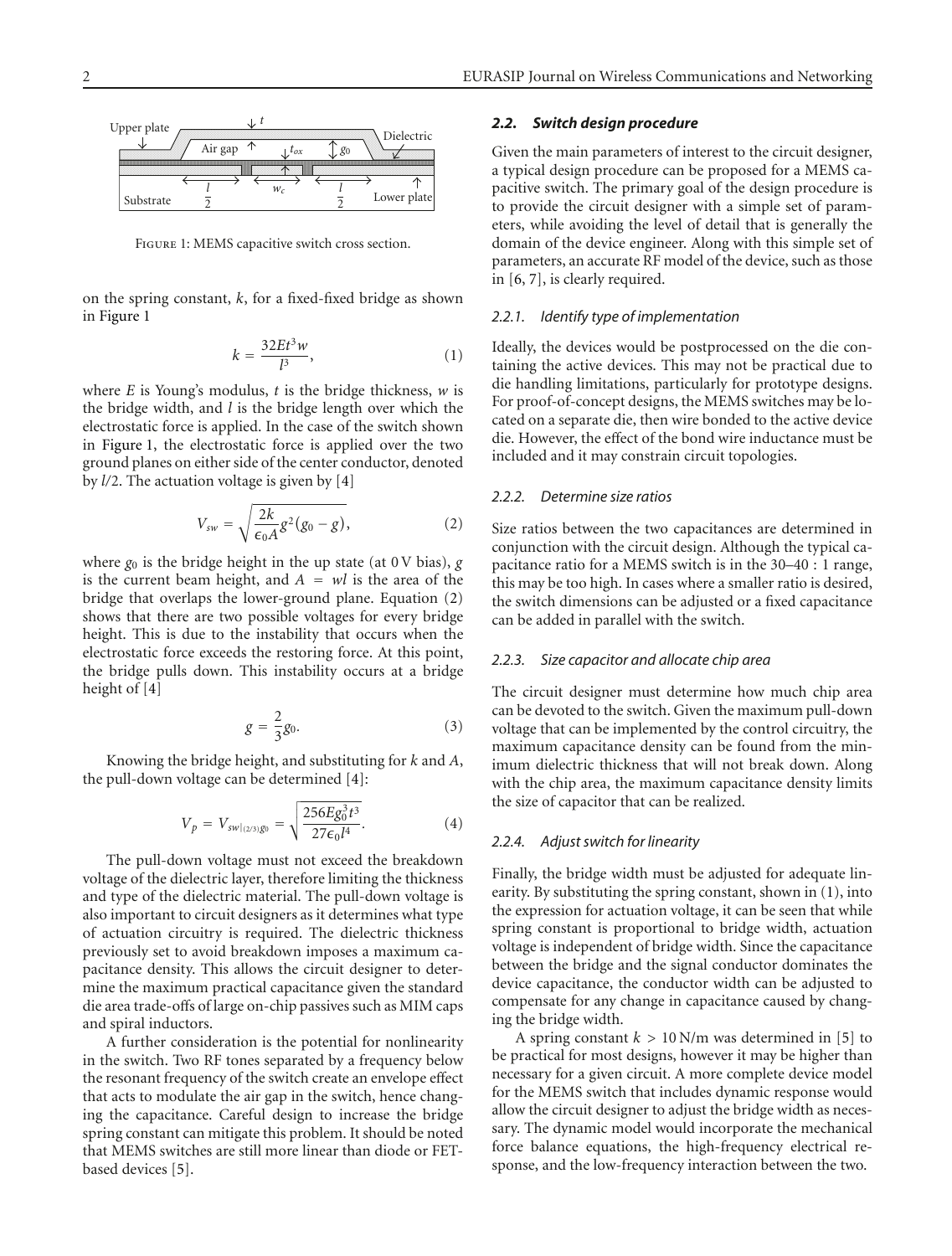

Figure 2: Die photo of a MEMS capacitive switch.

#### <span id="page-2-1"></span>*2.3. Experimental results*

Using the design procedure above, a set of MEMS capacitive switches has been designed for use in the dual-band LNA described in [Section 3.](#page-2-0) A die photo is shown in [Figure 2.](#page-2-1)

As shown in the die photo, the switches are designed in a coplanar waveguide configuration to facilitate testing and integration with the active circuitry. The switch geometry is based on a common fixed-fixed bridge as reported in the literature. The upper plate, or bridge, at center is controlled through the actuation voltage contact at the top of the figure. Signal and ground lines form the lower plate. The bridge is perforated with a grid of holes to allow the sacrificial spacer material to be etched away.

The MEMS switches are based on a process developed at Carleton University and built in Carleton's Microelectronics Fabrication Lab [\[8\]](#page-7-8). The switches use aluminum metallization and an organic sacrificial spacer (Shipley S1811 photoresist) in a 4-mask process. Both the metallization and dielectric deposition are performed at low temperature, and the sacrificial spacer does not require an aggressive release etch (solvent or oxygen plasma only). Hence, the MEMS process is adaptable to postprocessing on most substrates, so the switches would ideally be postprocessed directly on the RF wafer.

Due to die handling constraints, the MEMS switches for the circuits described in [Section 3](#page-2-0) are designed to be built on a separate die, then wire-bonded to the active circuitry using chip-on-board. Although one of the motivations for this research is to reduce chip area, building the switches on a separate die actually increases area because of the extra bondpads required to connect the dice. Dimensions of the MEMS switch are listed in [Table 1.](#page-2-2)

The switches are examined under a WYCO MHT-III optical profiler to check for any anomalies from fabrication. A plot of a switch in the down state is shown in [Figure 3.](#page-2-3) The small deformity along the center of the bridge indicates some residual stress from fabrication.

The switches have a pull-down voltage of 3*.*8 V, which is higher than the 1.8 V CMOS supply voltage. A separate supply would be required to actuate these particular switches, however there are alternate design techniques that allow the pull-down voltage to be lowered. For the proof-of-concept designs presented in [Section 3,](#page-2-0) this pull-down voltage was deemed to be acceptable.

Table 1: Dimensions of the MEMS switch.

<span id="page-2-2"></span>

| Parameter                                        | Dimension |
|--------------------------------------------------|-----------|
| Bridge thickness, $t(\mu m)$                     |           |
| Bridge width, $w(\mu m)$                         | 310       |
| Bridge length where force is applied, $l(\mu m)$ | 370       |
| Bridge height at 0 V bias, $g_0$ ( $\mu$ m)      | 1.7       |
| Dielectric thickness, $t_{ox}$ ( $\mu$ m)        | 100       |
| Signal conductor width, $w_c(\mu m)$             | 100       |
|                                                  |           |



<span id="page-2-3"></span>Figure 3: 3D surface plot of a MEMS switch in the down state.

The switches use silicon nitride  $(\epsilon_r = 7.5)$  for the dielec-<br>layer. The physical dimensions were selected to provide tric layer. The physical dimensions were selected to provide a capacitance ratio of 8 : 1, however bond wire inductance reduced the effective capacitance ratio to 6 : 1. This is less than optimal for the LNA, but still produces acceptable inband gain. The bridge width meets the condition for linearity with a spring constant of 13*.*7 N/m. Capacitance measurements are shown in [Figure 4.](#page-3-0) At the frequencies of interest for the LNA design, the switches have a Q of 25 at 2*.*4 GHz in the down state and a Q of 77 at 5*.*2 GHz in the up state. This was incorporated in two simple series R-L-C lumped element models (one at 2*.*4 GHz and the other at 5*.*2 GHz) fitted to the measurements for inclusion in the LNA simulations.

# <span id="page-2-0"></span>**3. APPLICATIONS**

This section describes two circuits that use MEMS capacitive switches and are designed using the design procedure outlined above. The first is a dual-band LNA that operates in the <sup>2</sup>*.*4 GHz and 5*.*2 GHz wireless LAN bands. The second is a tunable power amplifier at 5*.*2 GHz for improved efficiency at lower input power.

#### *3.1. Dual-band low-noise amplifier*

A proposed dual-band LNA circuit is shown in [Figure 5.](#page-3-1) The LNA is to operate at 2*.*4 GHz and 5*.*2 GHz and to be built in a 0*.*<sup>18</sup> *μ*m CMOS process using MEMS capacitive switches.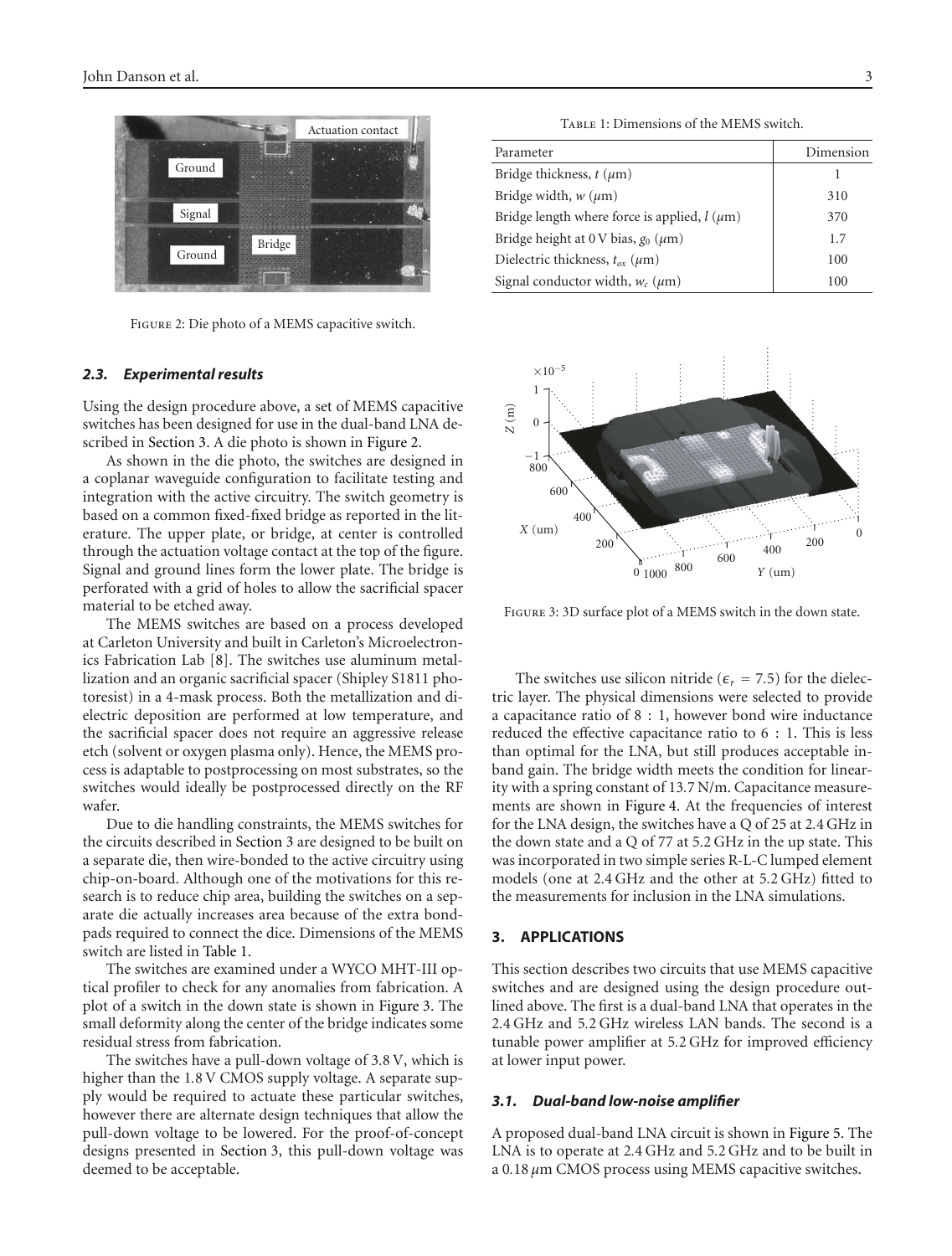

Figure 4: RF measurements and fitted data for a MEMS switch.

<span id="page-3-0"></span>

<span id="page-3-1"></span>Figure 5: Simplified LNA schematic (bond pads/wires, ESD, and biasing are not shown).

Tunable LNAs have some distinct advantages over their fixed counterparts. They offer the ability to change the operating frequency of the amplifier by adjusting matching and resonant tank circuits.

There are different methods to tune LNAs, all of which have limitations. Multiple FETs can be used to select between fixed capacitors to increase or decrease the capacitance on a particular node. The disadvantage with this approach is that the FETs introduce noise into the circuit [\[9](#page-7-9)]. The added channel resistance also limits the range of capacitances that can be switched into the circuit. Varactors are a different method of tuning the circuit. The range of capacitance that can be achieved is limited to the tuning range of the varactor. These methods are better suited to narrowband tuning of an LNA as in  $[10]$  $[10]$ .

For wider-band operation, a different approach is necessary. Several dual-band LNAs are presented in [\[11](#page-7-11)[–13\]](#page-7-12) that use a separate LNA circuit for each band. Various methods are used to select the desired band. Although this topology does simplify the task of input matching and the tuned load, it requires twice the number of components. Since onchip inductors consume large amounts of chip area, it is desirable to find new topologies that reduce the number of components.

A concurrent dual-band LNA for operation at 2*.*45 GHz and 5*.*25 GHz is presented in [\[14](#page-7-13)]. This LNA uses dual-tuned circuits for the input match and load to achieve simultaneous operation at both frequencies. Since the LNA amplifies both bands concurrently, there is the potential for cross-band compression and intermodulation.

In the proposed design, a cascode topology is used to achieve the desired gain at both frequencies and for isolation between the input matching and the tuned tank. This is important since switching the tuned tank of a simple common source amplifier would present a significantly different impedance at the amplifier input. The differential design limits packaging effects from bond wire inductance.

There are several different circuits that yield a good input match at both frequencies, some using MEMS switches and some using dual-tuned circuits. With the switches being fabricated on a separate die, many of the switched matching circuits are not practical. For this reason a dual-tuned circuit as in [\[14\]](#page-7-13) is selected for the input matching. With lowquality factor on-chip inductors, the input matching network contributes to higher noise figure. Postprocessing the MEMS components offers the advantage that higher Q inductors, not available in the CMOS process, could be included.

Inductive degeneration is used to improve linearity, lower noise figure, and boost the input impedance as discussed in [\[15](#page-7-14), [16](#page-7-15)]. The width of the input transistor is increased to match a 50  $\Omega$  source impedance with the dual-tuned circuit. The cascoding device is made the same width as the input transistor to allow drain-source sharing, minimizing its noise contribution.

The cross-band distortion problems are considerably reduced by using a tuned tank realized with an on-chip symmetrical inductor and MEMS switches. Since the LNA only amplifies one band at a time, there is greater isolation between the two bands.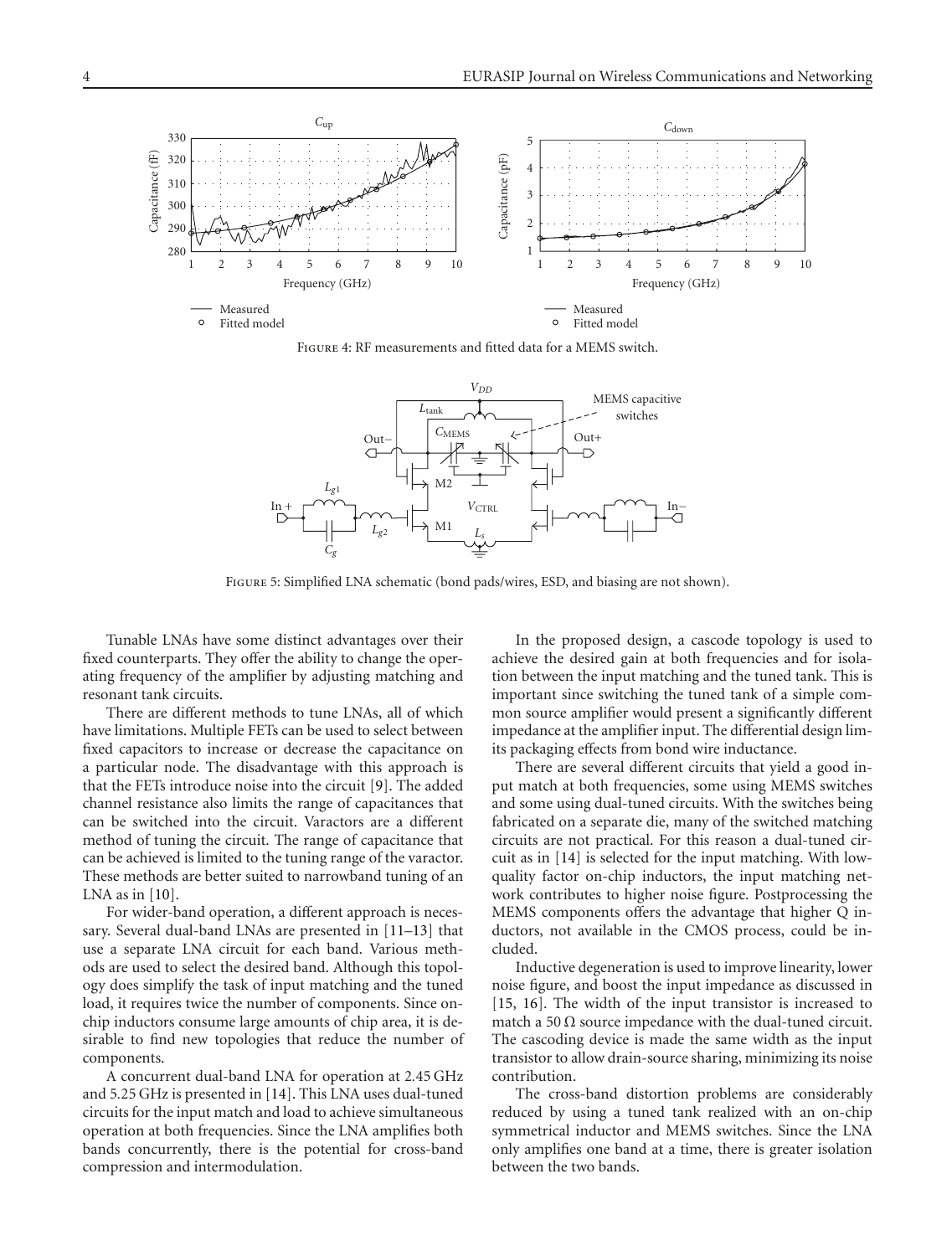

FIGURE 6: Extracted simulations of the LNA showing gain and cross-band isolation, input return loss, and noise figure.

<span id="page-4-0"></span>

| Technology                        | $\lceil 14 \rceil$      |        | $[17]$            |         | $\lceil 18 \rceil$ |       | This work         |        |
|-----------------------------------|-------------------------|--------|-------------------|---------|--------------------|-------|-------------------|--------|
|                                   | $0.35 \mu m$ CMOS       |        | $0.18 \mu m$ CMOS |         | $0.18 \mu m$ CMOS  |       | $0.18 \mu m$ CMOS |        |
| Operating bands (GHz)             | 2.45                    | 5.25   | 2.4               | 5       | 2.4                | 5.2   | 2.4               | 5.2    |
| Gain, $S_{21}$ (dB)               | 14                      | 15.5   | 11.6              | 10.8    | 10.1               | 10.9  | 12.2              | 11.6   |
| Noise figure (dB)                 | 2.3                     | 4.5    | 2.3               | 2.9     | 2.9                | 3.4   | 4.5               | 4.2    |
| Input return loss, $S_{11}$ (dB)  | $-25$                   | $-15$  | $-5.1$            | $-26.3$ | $-10.1$            | $-11$ | $-27.6$           | $-8.5$ |
| Input $P_{1dB}$ compression (dBm) | $-8.5$                  | $-1.5$ | $-7.9$            | $-7.1$  | $-7$               | $-16$ | $-4.9$            | $-7.6$ |
| Cross-band isolation (dB)         | 1.5                     |        | 12.5              | 17      | No data            |       | 11.7              | 19.5   |
| Input IP3 (dBm)                   | 0.0                     | 5.6    | No data           |         | $\overline{4}$     | $-5$  | 3.1               | 3.9    |
| Supply voltage $(V)$              | 2.5                     |        |                   |         | 1.8                |       | 1.8               |        |
| Power consumption (mW)            | 10                      |        |                   | 14.2    | 11.7               | 5.7   |                   | 16.7   |
| Area $(mm^2)$                     | 0.64                    |        | 0.9               |         | No data            |       | 1.58              |        |
| <b>Notes</b>                      | Concurrent design,      |        | FET-switched      |         | FET-switched       |       | MEMS capacitive   |        |
|                                   | input matching off-chip |        | inductor          |         | capacitor          |       | switches          |        |

<span id="page-4-1"></span>TABLE 2: Performance comparison with other dual-band LNAS.

Due to parasitic capacitances in the layout from bondpads and interconnect, the circuit requires a switch capacitance of  $C_{\text{up}}$  = 200 fF at 5.2 GHz and  $C_{\text{down}}$  = 1.7 pF at 2*.*4 GHz. This means for optimal performance the MEMS switch must have an up-down capacitance ratio of 8 : 1. At 6 : 1, as is the case with the measured switches, optimal gain in the 5*.*2 GHz band is shifted down in frequency to <sup>4</sup>*.*7 GHz. In the case where the MEMS switches are postprocessed on the CMOS wafer, the bond pad parasitics would not be present and the capacitance change could be lower than the optimal 8 : 1 ratio.

Extracted simulations of the LNA, shown in [Figure 6,](#page-4-0) predict forward gain greater than 11*.*6 dB for both bands with sub-4*.*5 dB noise figure. The forward gain plot in [Figure 6](#page-4-0) shows a minimum cross-band isolation of 11*.*7 dB for both bands. The measured model of the MEMS switch is included in these simulations, along with bond pads, bond wires, ESD structures, and capacitive parasitics from interconnect. Simulations show that the LNA is stable across frequency. This is achieved with a power consumption of 16*.*7 mW from a 1*.*8 V supply. The results are compared with other dual-band LNAs in [Table 2.](#page-4-1)

#### *3.2. Tunable power amplifier*

The output stage of a 20 dBm, 5*.*2 GHz class AB tunable power amplifier is to be designed in a 0*.*<sup>18</sup> *μ*m CMOS process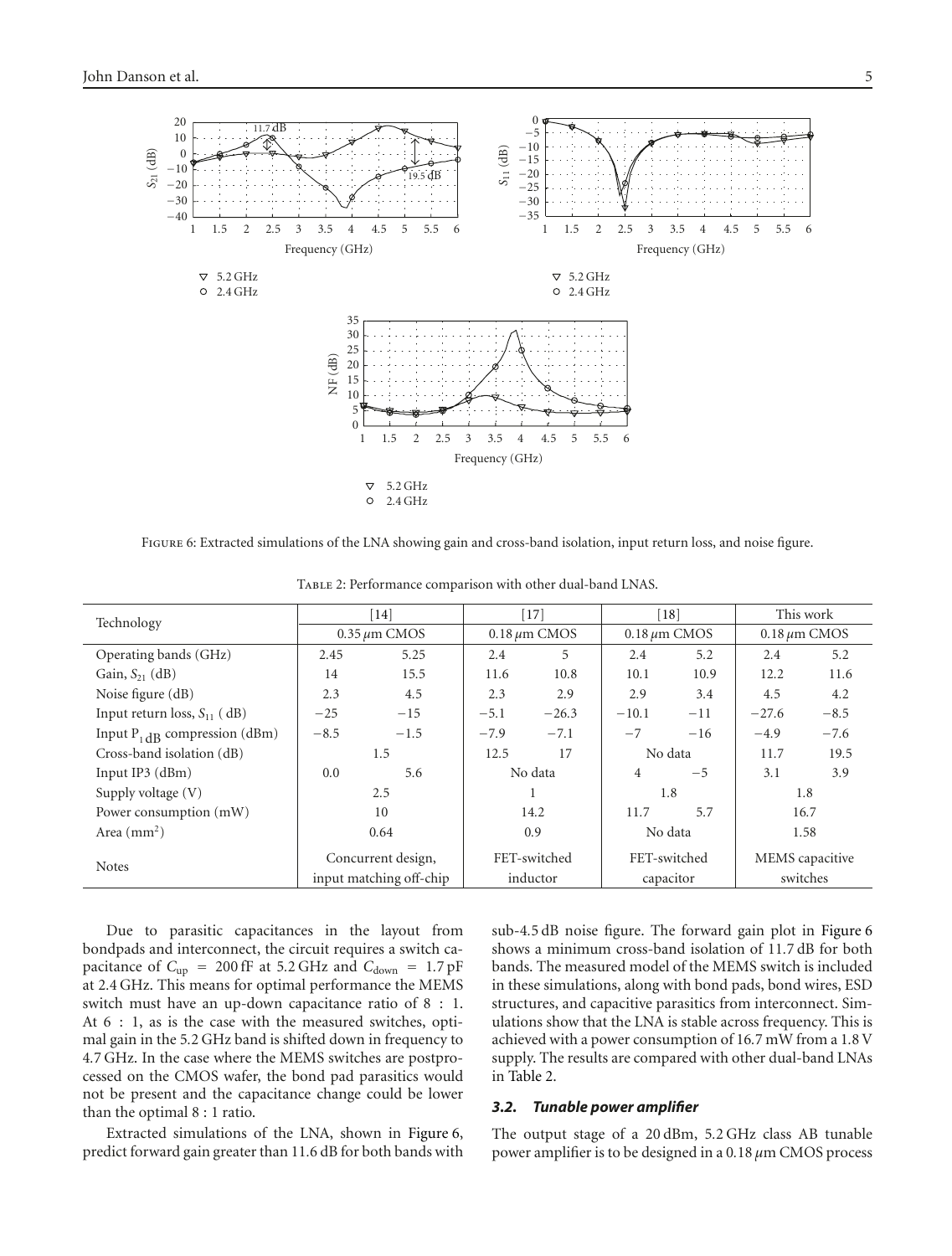

<span id="page-5-0"></span>Figure 7: Class AB tunable PA.



<span id="page-5-1"></span>Figure 8: Variable matching network represented by susceptances.

using MEMS capacitive switches with a goal of increasing efficiency over a range of power levels.

The main goal of this PA is to increase efficiency at lower power levels where the output stage is typically inefficient. Other methods for increasing efficiency at low power include dynamically adjusting the power supply voltage [\[19](#page-7-18), [20\]](#page-8-0) or using parallel amplifiers (such as the Doherty configuration) [\[21](#page-8-1)]. This design is loosely based on a 500 MHz, 100 W PA in [\[22](#page-8-2)]. In that amplifier, PIN diodes are used as switches in an L matching network to adjust a capacitor bank. This design uses a similar approach, but tailored for MEMS capacitors.

The proposed PA is shown in [Figure 7.](#page-5-0) The input transistor, M1, is matched with a lowpass network formed by *Lg* and *Cg* to limit harmonic content. The source bond wire inductance is modeled with *L*bondwire. This is actually formed of several bond wires in parallel to lower the inductance and to provide heat sinking to the die. DC blocking is provided by the bypass capacitors,  $C_{\text{DC}}$ . A filter, formed by  $L_1$  and  $C_1$ , helps increase efficiency by shunting harmonic power at the drain to ground. The *π* network formed by *C*<sub>MEMS1</sub>, *C*<sub>MEMS2</sub>, and *<sup>L</sup>*match is a variable matching network that adjusts the 50  $\Omega$  load,  $R_L$ , to the optimal load impedance,  $\Gamma_{\text{opt}}$ , to increase efficiency at lower power.

Since the variable matching network must match to two different impedances, equations are derived for a *π* network implemented with a fixed inductor and two variable capacitors, shown by susceptances  $B_1$ ,  $B_2$ , and  $B_3$  in [Figure 8.](#page-5-1)

The equations to relate  $B_1$ ,  $B_2$ , and  $B_3$  back to  $C_{\text{MEMS1}}$ , *<sup>C</sup>*MEMS2, and *<sup>L</sup>*match are as follows:

$$
L_{\text{match}} = \frac{1}{2\pi f_{\text{high}} B_3} \le \frac{\sqrt{Z_o R_{\text{small}}}}{2\pi f_{\text{high}}},
$$
  
\n
$$
C_{\text{MEMS1}} \cdot 2\pi f = B_1 = -B_L - B_3 \pm \sqrt{G_L B_3^2 Z_o - G_L^2},
$$
  
\n
$$
C_{\text{MEMS2}} \cdot 2\pi f = B_2 = -B_3 \pm \frac{1}{Z_o G_L} \sqrt{G_L B_3^2 Z_o - G_L^2},
$$
\n(5)

where  $R_{small}$  is the smallest of the two load resistances, and *f*<sub>high</sub> is the highest frequency (in the case that the matching network is being used at two different frequencies). *Zo* is the load resistance, typically 50 Ω, and  $Y_L$  is the complex conjugate of  $\Gamma_{\text{opt}}$ .

To design the amplifier, a series of load pull simulations are performed over increasing input powers. Due to amplifier nonlinearities, optimal output power cannot be obtained by matching to the conjugate of the small-signal output impedance. The load pull simulation sweeps all possible values of output impedance, then plots contours of constant power on the Smith chart. An example at 0 dBm is shown in [Figure 9.](#page-6-0)

As shown in [Figure 10,](#page-6-1) at high input power levels (and hence higher output power), the optimal load impedance is mostly resistive with a small inductive component. As the input power drops, the optimal load becomes more inductive, acting to cancel the drain capacitance as would happen in the conjugate match of a small-signal amplifier. Based on the range of optimal loads, two impedances are chosen to be presented by the variable matching network. The variable matching network adjusts the load to be more inductive as the input power decreases by switching the MEMS capacitors. Although there are four possible impedances that can be presented by the switched network, only two are used as shown by the triangles in [Figure 10.](#page-6-1)

Simulations compare the performance of the class AB PA with a fixed and variable matching network. The *P*<sub>out</sub> graph in [Figure 11](#page-7-19) shows minimal difference between the two networks. The design goal of 20 dBm output power is achieved at an input power of 12*.*5 dBm for a gain of 7*.*5 dB.

The power added efficiency (PAE) graph shows the expected increase in efficiency. At *<sup>P</sup>*in <sup>=</sup> 0 dBm, there is a 37% increase in PAE over the fixed match. Even at  $P_{\text{in}}$  = 10 dBm, there is still an 8% improvement. There is no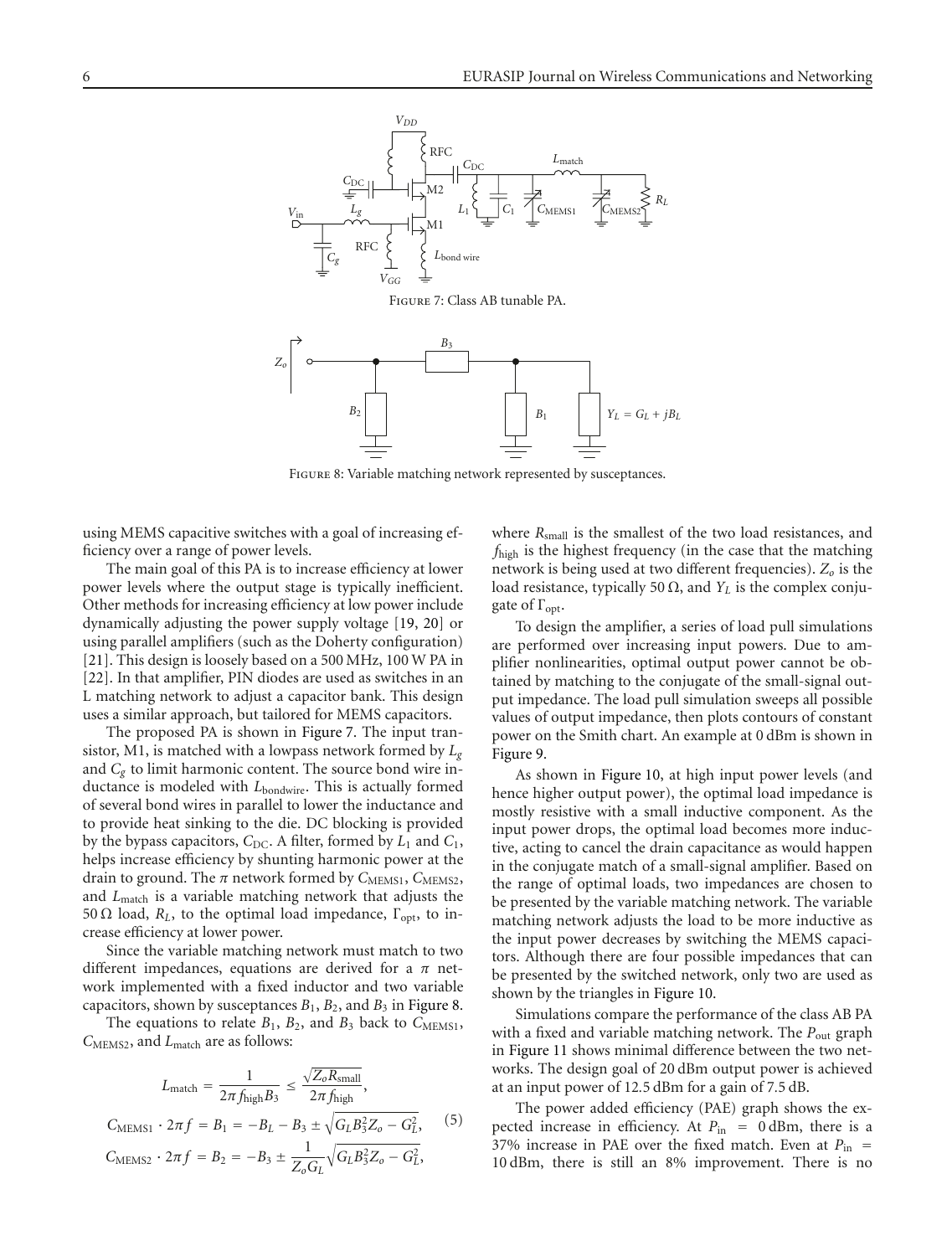

<span id="page-6-0"></span>Figure 9: A load pull simulation showing constant power contours at 0 dBm input power.



<span id="page-6-1"></span>FIGURE 10: Γ<sub>opt</sub> plotted for increasing input power (circles) overlaid with the two chosen loads presented by the variable output matching network (triangles).

difference in PAE at high input powers where the two matching networks effectively have the same values. The PA is operating in a strongly nonlinear mode with an input referred 1 dB compression point of 4*.*3 dBm and an input IP3 of 13*.*9 dBm. Power consumption for *<sup>P</sup>*out <sup>=</sup> 15 dBm is 153 mW.

# **4. CONCLUSION**

A design procedure for a MEMS capacitive switch, emphasizing integration in a standard IC design, has been presented. The procedure focuses on the circuit designer's requirements for inclusion in new circuit topologies. The design procedure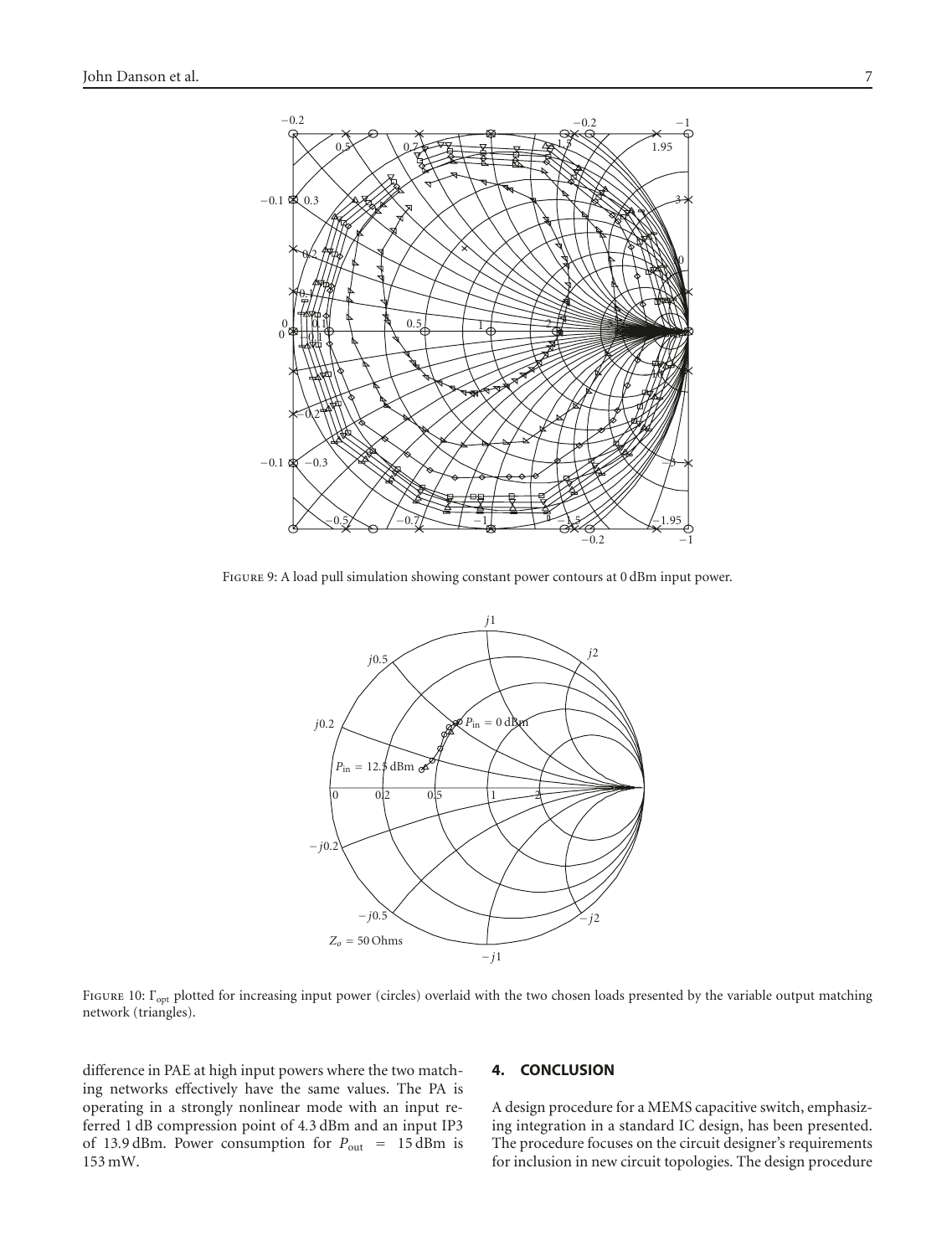

<span id="page-7-19"></span>FIGURE 11: *P*<sub>out</sub> and PAE for the fixed (optimized for high power only) and variable (optimized for high and low power) matching networks.

is applied to create a MEMS switch for use in a dual-band LNA. RF and physical measurements characterize the device for simulation. The LNA is designed in 0*.*<sup>18</sup> *μ*m CMOS to operate at 2*.*4 GHz and 5*.*2 GHz with forward gain of 11*.*6 dB and sub-4*.*5 dB noise figure for both bands, and with improved isolation between bands. A tunable power amplifier at 5*.*2 GHz is also designed in 0*.*<sup>18</sup> *μ*m CMOS using MEMS switches and realizes a 37% improvement in PAE at lower input powers.

# **ACKNOWLEDGMENTS**

This work is supported in part by the National Sciences and Engineering Research Council of Canada and Micronet. CMOS fabrication access was provided by CMC Microsystems.

## <span id="page-7-1"></span><span id="page-7-0"></span>**REFERENCES**

- [1] J. J. Yao, "RF MEMS from a device perspective," *Journal of Micromechanics and Microengineering*, vol. 10, no. 4, pp. R9–R38, 2000.
- <span id="page-7-2"></span>[2] G. M. Rebeiz and J. B. Muldavin, "RF MEMS switches and switch circuits," *IEEE Microwave Magazine*, vol. 2, no. 4, pp. 59–71, 2001.
- <span id="page-7-3"></span>[3] J. Y. Park, G. H. Kim, K. W. Chung, and J. U. Bu, "Fully integrated micromachined capacitive switches for RF applications," in *Proceedings of IEEE MTT-S International Microwave Symposium Digest*, vol. 1, pp. 283–286, Boston, Mass, USA, June 2000.
- <span id="page-7-4"></span>[4] G. M. Rebeiz, *RF MEMS: Theory, Design, and Technology*, John Wiley & Sons, Hoboken, NJ, USA, 2003.
- <span id="page-7-5"></span>[5] L. Dussopt and G. M. Rebeiz, "Intermodulation distortion and power handling in RF MEMS switches, varactors, and tunable filters," *IEEE Transactions on Microwave Theory and Techniques*, vol. 51, no. 4, part 1, pp. 1247–1256, 2003.
- <span id="page-7-6"></span>[6] J. B. Muldavin and G. M. Rebeiz, "High-isolation CPW MEMS shunt switches - part 1: modeling," *IEEE Transactions on Microwave Theory and Techniques*, vol. 48, no. 6, pp. 1045–1052, 2000.
- <span id="page-7-7"></span>[7] J. Y. Qian, G. P. Li, and F. De Flaviis, "Parametric model of MEMS capacitive switch operating at microwave frequencies," in *Proceedings of IEEE MTT-S International Microwave Symposium Digest*, vol. 2, pp. 1229–1232, Boston, Mass, USA, June 2000.
- <span id="page-7-8"></span>[8] J. Rose, L. Roy, and N. Tait, "Development of a MEMS microwave switch and application to adaptive integrated

antennas," in *Proceedings of the IEEE Canadian Conference on Electrical and Computer Engineering (CCECE '03)*, vol. 3, pp. 1901–1904, Montreal, Canada, May 2003.

- <span id="page-7-9"></span>[9] Z. Li and K. O. Kenneth, "A low-phase-noise and low-power multiband CMOS voltage-controlled oscillator," *IEEE Journal of Solid-State Circuits*, vol. 40, no. 6, pp. 1296–1302, 2005.
- <span id="page-7-10"></span>[10] W.-S. Wuen and K.-A. Wen, "Dual-band switchable low noise amplifier for 5-GHz wireless LAN radio receivers," in *Proceedings of the 45th IEEE Midwest Symposium on Circuits and Systems (MWSCAS '02)*, vol. 2, pp. 258–261, Tulsa, Okla, USA, August 2002.
- <span id="page-7-11"></span>[11] K. L. Fong, "Dual-band high-linearity variable-gain low-noise amplifiers for wireless applications," in *Proceedings of the IEEE International Solid-State Circuits Conference (ISSCC '99)*, pp. 224–225, San Francisco, Calif, USA, February 1999.
- [12] A. Schmidt and S. Catala, "A universal dual band LNA implementation in SiGe technology for wireless applications," *IEEE Journal of Solid-State Circuits*, vol. 36, no. 7, pp. 1127–1131, 2001.
- <span id="page-7-12"></span>[13] M.-Y. Wang, R. R.-B. Sheen, O. T.-C. Chen, and R. Y. J. Tsen, "A dualband RF front-end for WCDMA and GPS applications," in *Proceedings of IEEE International Symposium on Circuits and Systems (ISCAS '02)*, vol. 4, pp. 113–116, Scottsdale, Ariz, USA, May 2002.
- <span id="page-7-13"></span>[14] H. Hashemi and A. Hajimiri, "Concurrent dual-band CMOS low noise amplifiers and receiver architectures," in *Proceedings of the IEEE Symposium on VLSI Circuits*, pp. 247–250, Kyoto, Japan, June 2001.
- <span id="page-7-14"></span>[15] D. K. Shaeffer and T. H. Lee, "A 1.5 V, 1.5 GHz CMOS low noise amplifier," in *Proceedings of the IEEE Symposium on VLSI Circuits*, pp. 32–33, Honolulu, Hawaii, USA, June 1996.
- <span id="page-7-15"></span>[16] D. K. Shaeffer and T. H. Lee, "Erratum: a 1.5 V, 1.5 GHz CMOS low noise amplifier," *IEEE Journal of Solid-State Circuits*, vol. 40, no. 6, pp. 1397–1398, 2005.
- <span id="page-7-16"></span>[17] T. K. K. Tsang and M. N. El-Gamal, "Dual-band sub-1V CMOS LNA for 802.11A/B WLAN applications," in *Proceedings of IEEE International Symposium on Circuits and Systems (ISCAS '03)*, vol. 1, pp. 217–220, Bangkok, Thailand, May 2003.
- <span id="page-7-17"></span>[18] L.-H. Lu, H.-H. Hsieh, and Y.-S. Wang, "A compact 2.4/5.2- GHz CMOS dual-band low-noise amplifier," *IEEE Microwave Wireless Components Letters*, vol. 15, no. 10, pp. 685–687, 2005.
- <span id="page-7-18"></span>[19] G. Hanington, P.-F. Chen, P. M. Asbeck, and L. E. Larson, "High-efficiency power amplifier using dynamic powersupply voltage for CDMA applications," *IEEE Transactions on Microwave Theory and Techniques*, vol. 47, no. 8, pp. 1471– 1476, 1999.